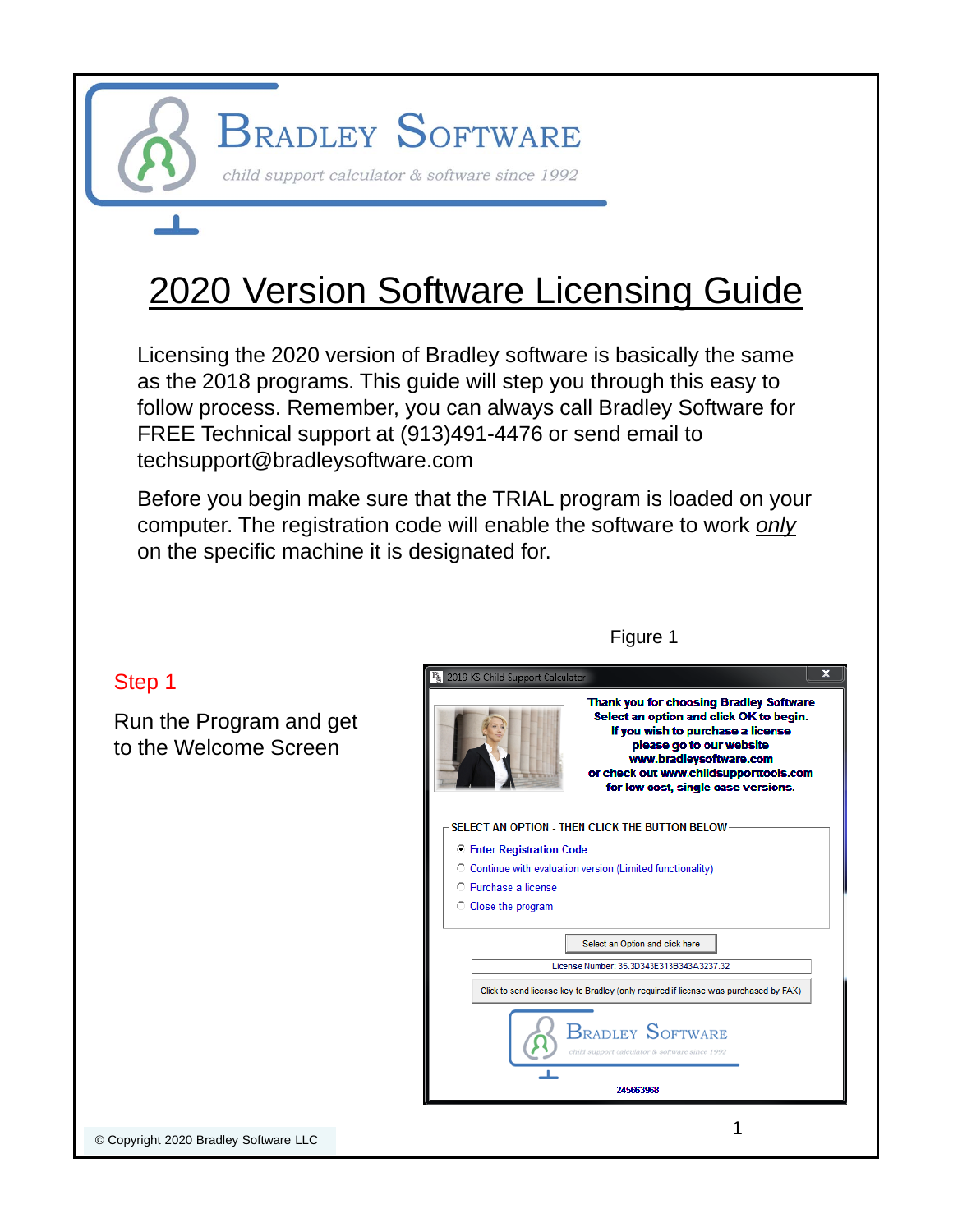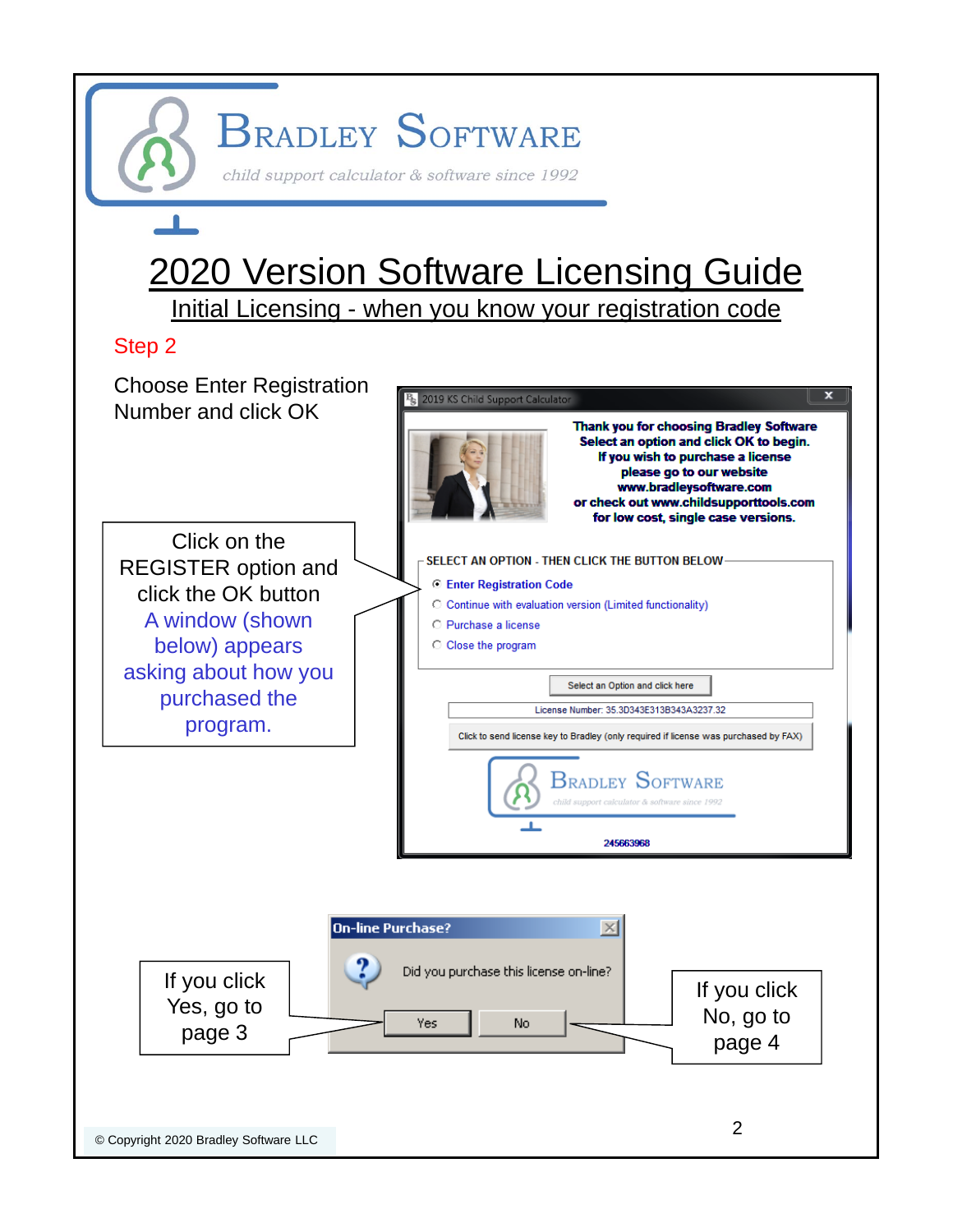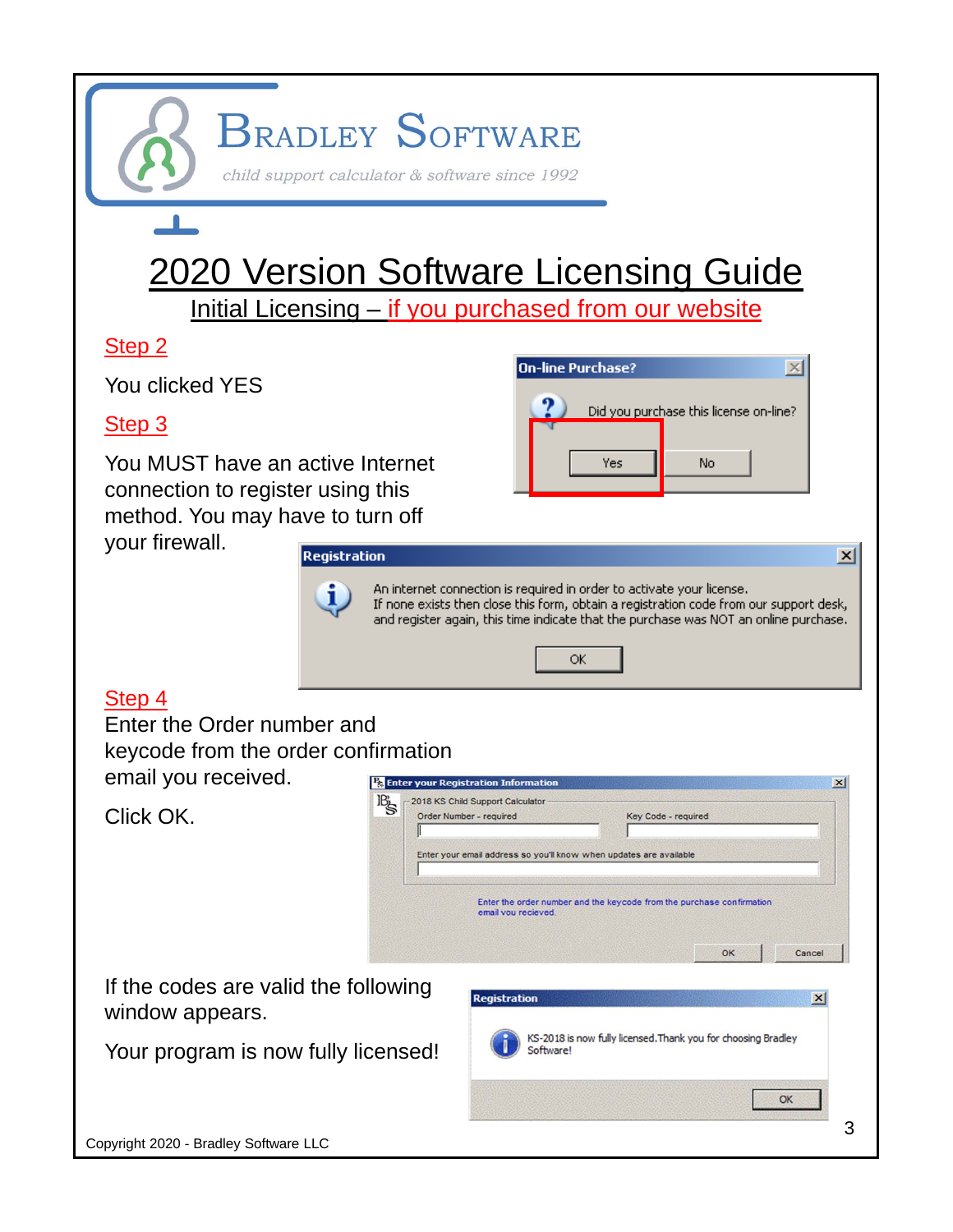## **BRADLEY SOFTWARE** child support calculator & software since 1992 2020 Version Software Licensing Guide Initial Licensing – If you purchased via FAXStep 2  $\overline{\mathbf{x}}$ **On-line Purchase?** You clicked NO

#### Step 3

Type the registration code into the areas supplied.





## NOTE:

The grey text area is pre-filled and should match the registration code you received in an email. If it does not, then contact Bradley Software.

Click OK.

If the license code is valid the following window appears.

Your program is now fully licensed!

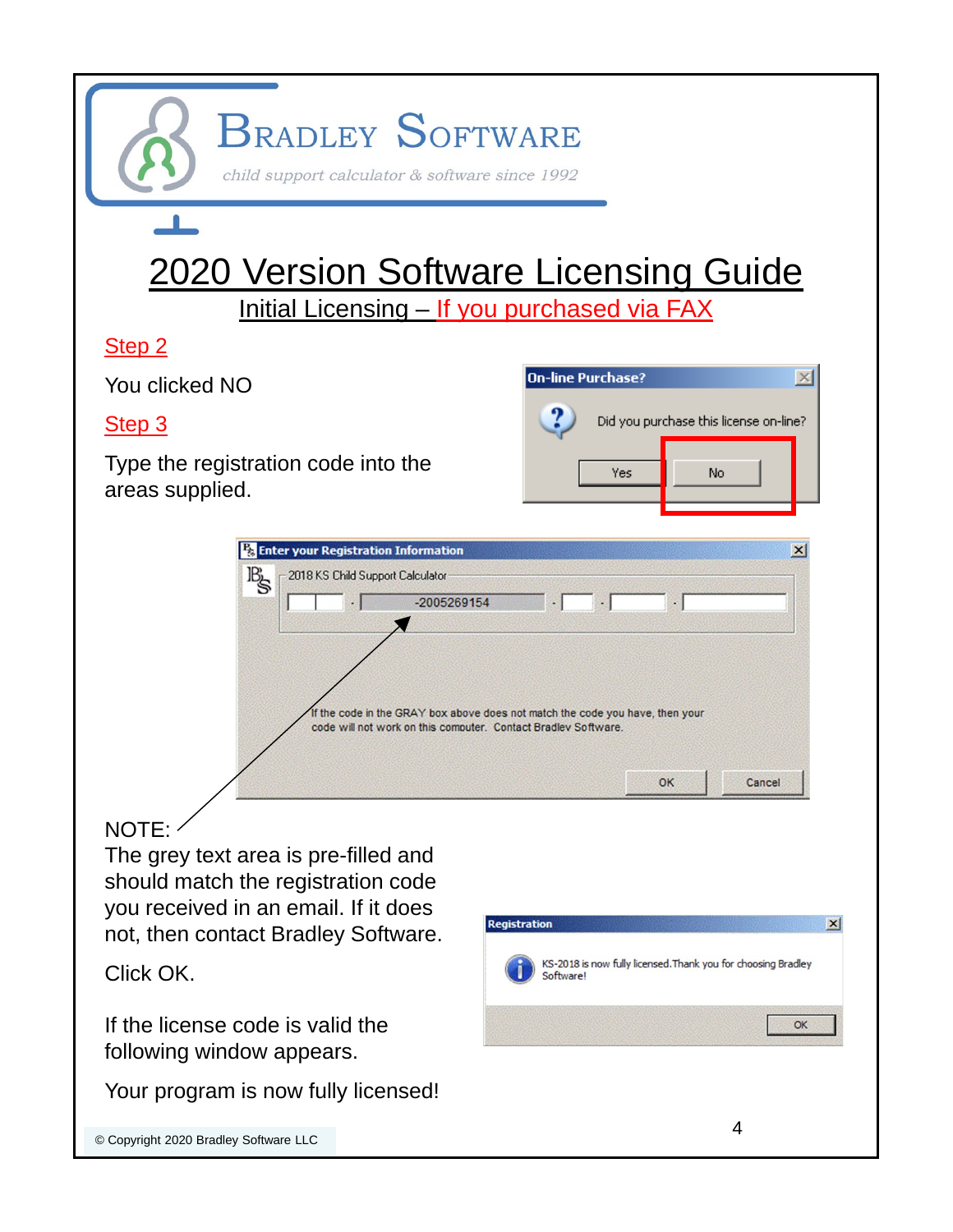

# Transfer Overview

A license is like a token. Once you have one you can move it from one computer to another. But it can only exist on one computer at any given time.

This guide shows you how to transfer the license that exists on one machine (the Source), to another machine (the Target).

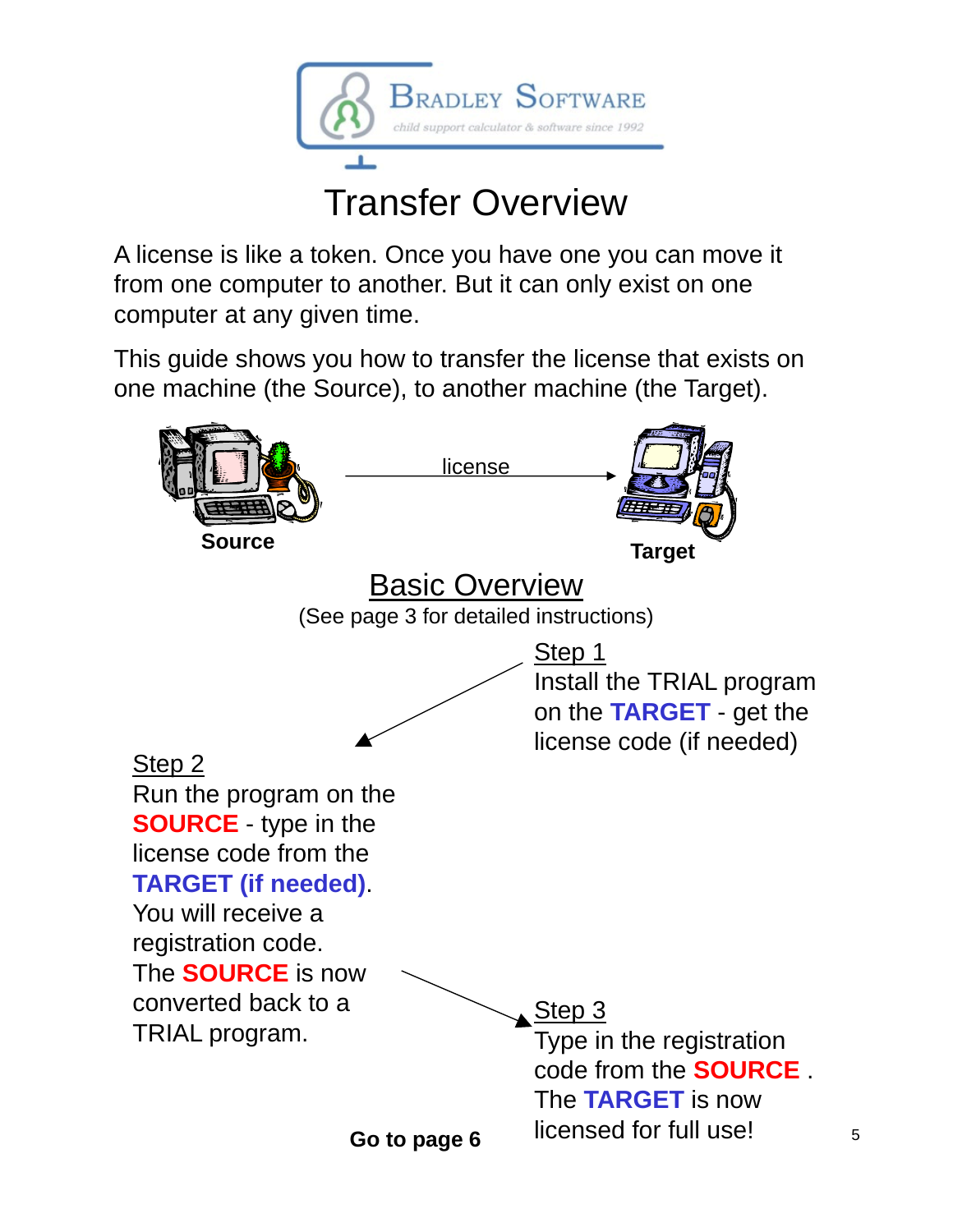



**SOURCE computer (The one you are moving the software from)**

## Step<sub>2</sub>

Run the licensed program. Click on HELP then click on TRANSFER LICENSE



### A new window appears.



**TARGET computer (the one you are moving the software to)**

## Step 1

Install the Trial program in the PC that you want to move the license to.

| ×<br>B <sub>S</sub> 2019 KS Child Support Calculator                                                                                                                                                                                                                   |  |  |  |
|------------------------------------------------------------------------------------------------------------------------------------------------------------------------------------------------------------------------------------------------------------------------|--|--|--|
| <b>Thank you for choosing Bradley Software</b><br>Select an option and click OK to begin.<br>If you wish to purchase a license<br>please go to our website<br>www.bradleysoftware.com<br>or check out www.childsupporttools.com<br>for low cost, single case versions. |  |  |  |
| SELECT AN OPTION - THEN CLICK THE BUTTON BELOW                                                                                                                                                                                                                         |  |  |  |
| <b>C</b> Enter Registration Code<br>C Continue with evaluation version (Limited functionality)<br>C. Purchase a license<br>C Close the program                                                                                                                         |  |  |  |
| Select an Option and click here                                                                                                                                                                                                                                        |  |  |  |
| License Number: 35 3D343F313B343A3237 32                                                                                                                                                                                                                               |  |  |  |
| Click to send license key to Bradley (only required if license was purchased by FAX)                                                                                                                                                                                   |  |  |  |
| <b>BRADLEY SOFTWARE</b><br>child support calculator & software since 1992<br>245663968                                                                                                                                                                                 |  |  |  |
| Leave it open to this screen                                                                                                                                                                                                                                           |  |  |  |

Go to Step 2 (shown on left)

Click YES

#### *The next window will appear. Depending on how it looks follow these instructions* **Transfer a License**

| <b>By</b> Transfer a License                   |    |        |
|------------------------------------------------|----|--------|
| - LicenseCode (Type into Source Machine)<br>τ. |    |        |
| Instructions                                   | ПΚ | Cancel |

If it looks like this then contact Bradley Software



If it looks like this then go to page **7** 6